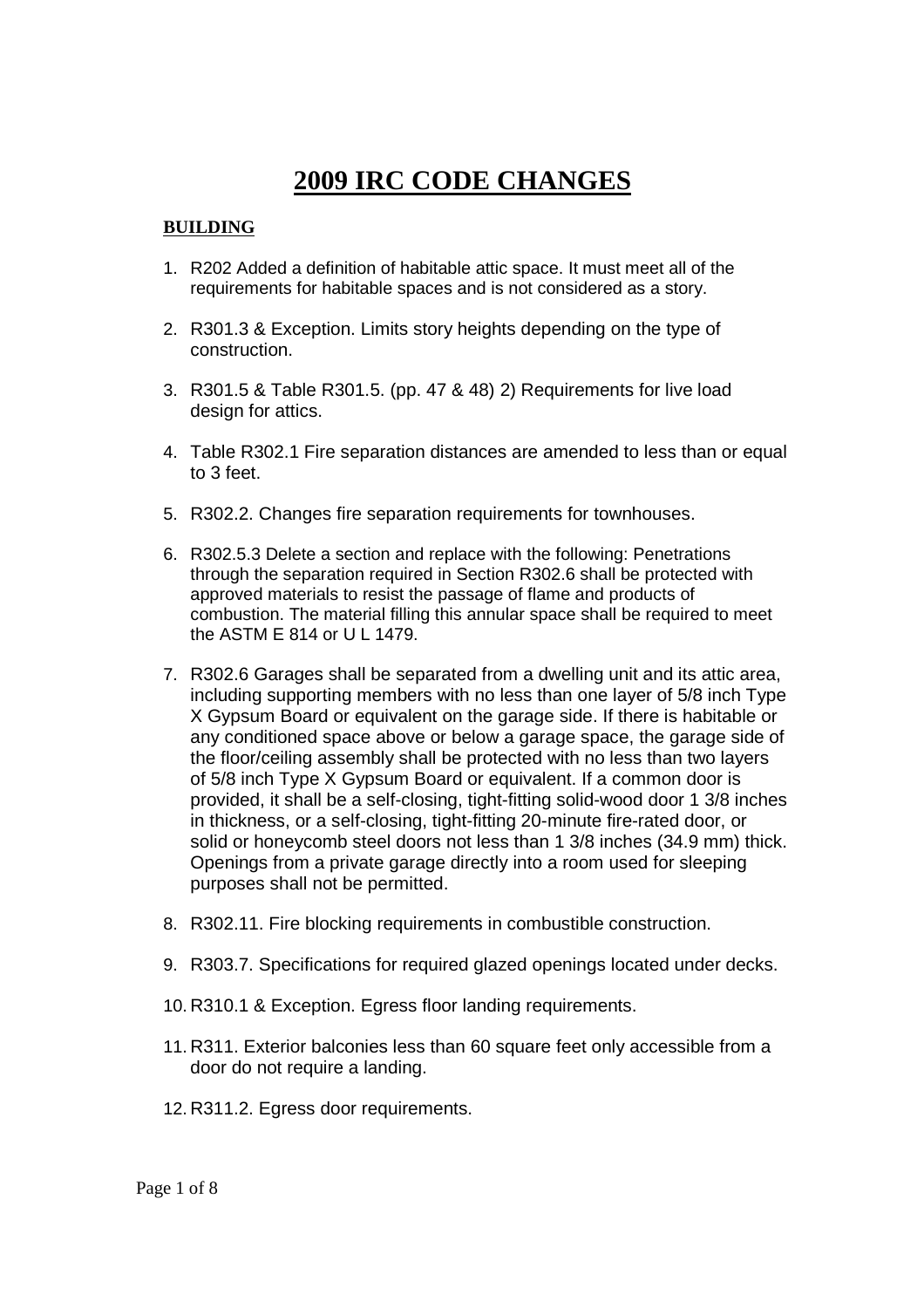- 13. R311.5 and R502.2.2.1 Exterior landings, decks, balconies, stairs and similar facilities have changed, as well as deck ledger connections and guard attachments; they must be designed to resist lateral and vertical forces See these sections for the details. Positive attachment of exterior landings, decks, balconies & stairs is required.
- 14. R312 Vertical measurement of guards, including fixed seating above adjacent walking surfaces.
	- a. R312.1 For the purposes of determining if a guard is required, this section was clarified by stating that the 30 inch measurement from an open sided walking surface to an adjacent grade is extended to any point within 36 inches horizontally to the walking surface.
	- b. R312.2 Requires that the 36 inch height of guards includes the surface of fixed bench seating (on decks).
- 15. R315 Requires carbon monoxide alarms in new construction and existing construction with an attached garage where work requiring a permit occurs and fuel fire appliances exist.
- 16. R317.1 (5) Requires wood siding, sheathing, and wall framing that is less than 2 inches from horizontal concrete surfaces and exposed to weather such as patios, steps, etc. shall be pressure treated.
- 17. R319.1 Address numbers shall contrast with the background, be a minimum of 4 inches in height with a ½ inch minimum brush stroke width and be plainly visible from the road fronting the property. When the address can't be viewed from the public way, a monument, pole or other sign shall be used to identify the structure.
- 18. R401.3 Where 10' of yard is not available, slope away from foundation with a swale is allowed. Impervious surfaces require 2% slope away from structure.
- 19. R403.1.6 Anchor bolt grouting specifications.
- 20. R404.1.2.2 In all cases, concrete foundation walls shall be laterally supported at the top and bottom. Minimum placement of reinforcing bars for foundation walls which do not exceed 4 feet in height shall be: No greater than 24 inches on center and within 6 inches of the top and bottom of the stem wall horizontally and 48 inches on center vertically. Minimum placement of reinforcing bars for foundation walls exceeding 4 feet in height shall be: No greater than 18 inches on center and within 6 inches of the top and bottom of the stem wall horizontally and 18 inches on center vertically. All vertical reinforcement shall be embedded into the footings without ground contact. Minimum reinforcement for all continuous footings shall be two continuous horizontal reinforcing bars. Minimum reinforcing bar size shall be #4.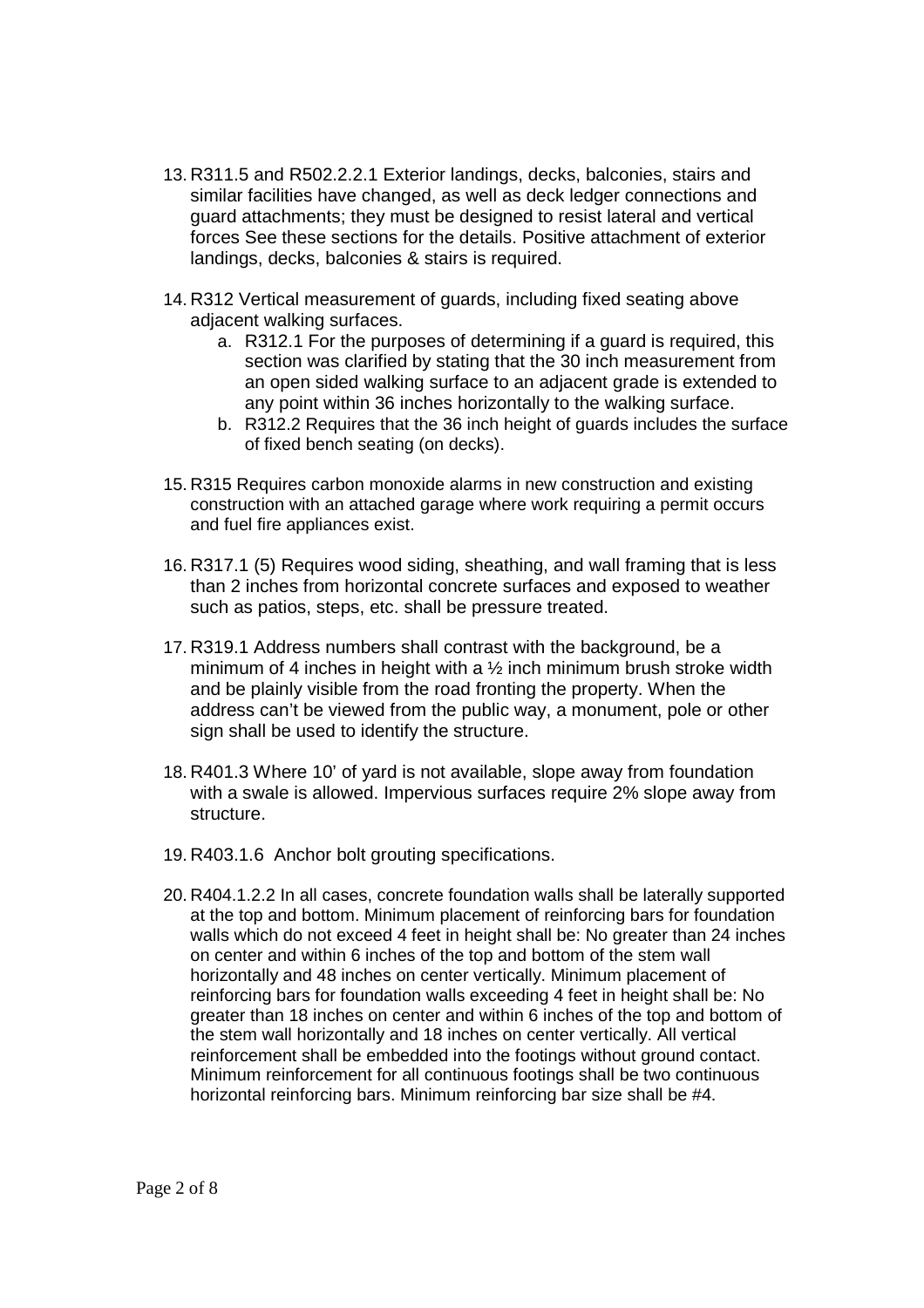- 21. R404.1.2.3.7.4 Minimum cover of rebar cast against the earth is 3 inches; minimum cover of #5 and smaller rebar in removable forms is 1 ½ inches.
- 22. R404.1.2.3.7.5 Minimum lap splices of grade 40 rebar is: #4 20", #5 25",  $#6 - 30$ ".
- 23. R408.1 Under-floor ventilation openings are required as follows: 1 square foot for each 1,500 square feet of area when the ground surface is covered with a Class I vapor retarder. At least one ventilating opening is required within 3 feet of each corner of the building.
- 24. R408.1.2 The ground surface of all under-floor spaces shall be provided with a continuous Class I vapor retarder.
- 25. R502.2.2.3 Requires a minimum lateral load connection of two hold down tensioning devices with a minimum capacity of 1500 pounds.
- 26. R506.2 Exception. Minimum 6 mil polyethylene or approved vapor barrier can be omitted at detached garages, patios etc.
- 27. Manufactured or engineered lumber lateral restraint requirements. IRC R502.7.1 Exception. (pp.114)
- 28. R602.3 Studs are required to be continuous from support at the bottom plate to a support at the top plate to resist loads perpendicular to the wall. The support shall be a foundation or floor, ceiling or roof diaphragm, or engineered. Stacked framing is no longer allowed.
- 29. R602.6.1 Drilling and notching of top plates by more than 50% now has requirements on the strapping to be used, its length past each side of the notch and the attachment thereof.
- 30. R602.10 and associated Tables. There are several requirement changes. Resistance to wind forces has been added. R 602.10.6.2 Requirements are now included for the attachment of braced wall panels to roof framing. It is strongly suggested that everyone involved in design or construction of residential buildings read the IRC Code Section for complete information.
	- a. The ICC has developed a book in partnership with APA to help in the understanding of the wall bracing provisions. It is available online for purchase at:
		- http://www.iccsafe.org/Store/Pages/Product.aspx?id=7102S09
	- b. APA has an informational web page: http://www.wallbracing.org/
	- c. Simpson Strong-Tie has two useful tools on their website with the following links: http://www.strongtie.com/ftp/bulletins/T-SWPDG10/T-SWPDG10.pdf and http://www.strongtie.com/products/strongwall/wallbracing/intro.asp? newsletter=Nov10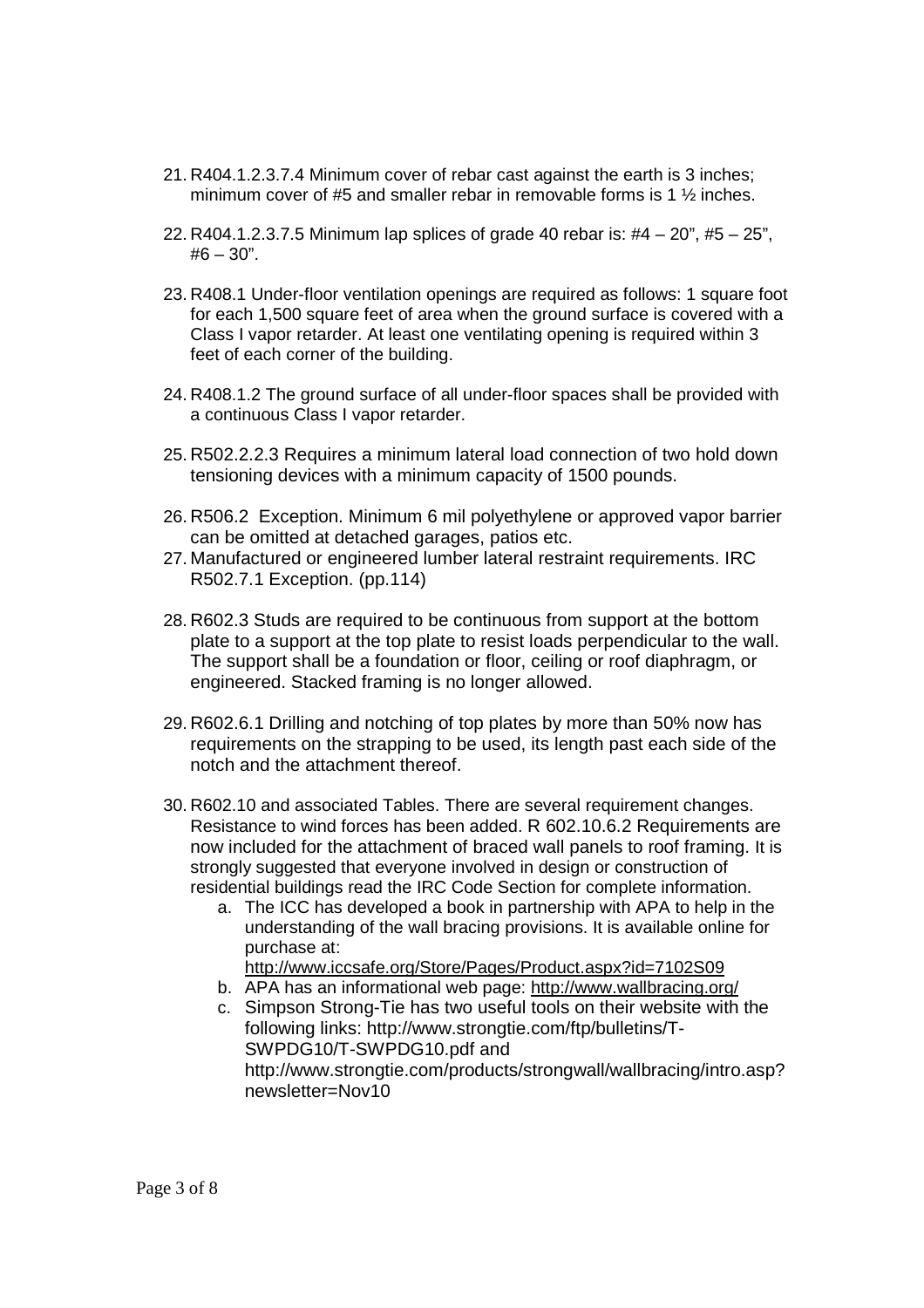- 31. R612.1. Performance and construction requirements for exterior windows & doors.
- 32. R612.3 Opening windows more than 6 feet above grade or surface below are required to have the bottom of the opening a minimum of 24 inches above the floor; unless the opening does not allow the passage of a 4 inch sphere, the opening is provided with a fall prevention device that allows emergency escape and rescue per ASTM F 2090, the window is provided with a self acting opening limitation device that does not allow the passage of a 4 inch sphere and has a release mechanism to allow emergency escape and rescue as described in the Code.
- 33. R612.4. Specifications for window opening limiting device; when required
- 34. R613 Prescriptive provisions are now included in the code for structural insulated panels.
- 35. R703.7.3 Lintels for masonry veneer now have requirements within the code.
- 36. R703.7.4 Masonry veneer anchorage requirements have changed covering embedment of masonry veneer ties.
- 37. R703.7.4.2. Requirements for masonry veneer water resistive barrier.
- 38. R703.9 EIFS is now listed in the code, not just as an alternate, and shall comply with ASTM E2568; no more ES reports required.
- 39. R703.11.1.1. Requirements for vinyl soffit installation.
- 40. R703.11.2 Requirements for vinyl siding over foam.
- 41. R806.4. Requirements for unvented attic assemblies.
- 42. Ceiling joist to parallel rafters. IRC Table R802.5.1 (9) for nailing schedule. (pp 397)
- 43. R806 wire mesh no longer mandatory for attic ventilation openings, and 1/16" openings are now allowed for roof ventilation requirements.
- 44. R905 3-tab shingles now include minimum attachment requirement, and step-flashing dimensions are specified, and require kick-outs for asphalt shingle classes and fastening requirements. IRC R 905.2.4.1 & table 905.2.4.1 (1).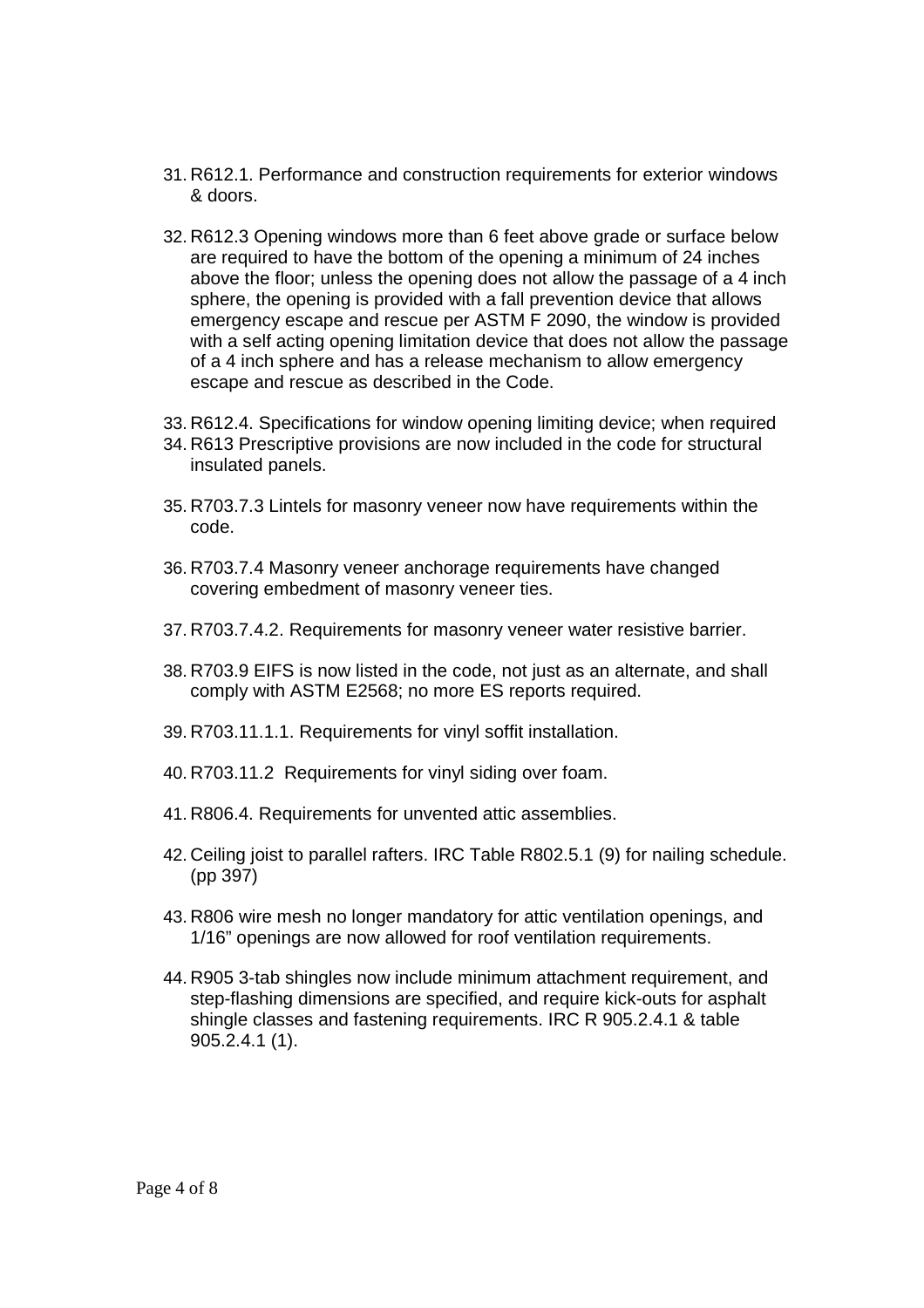## **ENERGY**

- 45. Table N1102.1 Minimum prescriptive wall insulation requirements have been changed.
- 46. N1102.2.3. Requirements for construction and insulation of attic hatches & doors.
- 47. N1102.4.1 Add attic access openings and rim joist junctions to the list of other nine conditions where air seal is required.
- 48. N1102.4.2 Building envelope air tightness and insulation installation is required to be demonstrated by either a blower door test or visual inspection per Table N1102.4.2 criteria.
- 49. N1102.4.3 Wood burning fireplaces required gasketed doors.
- 50. N1103.1.1 If a forced air heating system is involved, at least one programmable thermostat is required. It must be capable of controlling the heating and cooling system on a daily schedule to maintain different temperature set points at different times of the day.
- 51. N1103.2.2 If the air handler and all ducts are not located within conditioned space, duct leakage testing must be performed and approved.
- 52. N1103.2.3 Building framing cavities are no longer allowed as air supply ducts.
- 53. N1103.3 & N1103.4. Pipe insulation requirements.
- 54. N1104.1 A minimum of 50% of the bulbs in permanently installed lighting fixtures are required to be High Efficacy bulbs.
	- a. High Efficacy Compact fluorescent lamps, T-8 or smaller diameter linear fluorescent lamps or lamps with a minimum efficacy of:
		- i. 60 lumens per watt for lamps over 40 watts.
		- ii. 59 lumens per watt for lamps over 15 watts to 40 watts.
		- iii. 40 lumens per watt for lamps 15 watts or less.

#### **MECHANICAL**

- 55. M1411.6 Locking access caps are required for refrigerant circuit access ports located on exterior of a building for air conditioner condensers.
- 56. M1307.3.1 Now requires approved impact protection for equipment located in garages.
- 57. Table M1502.4.4.1 A new table to be used for determining clothes dryer duct equivalent length.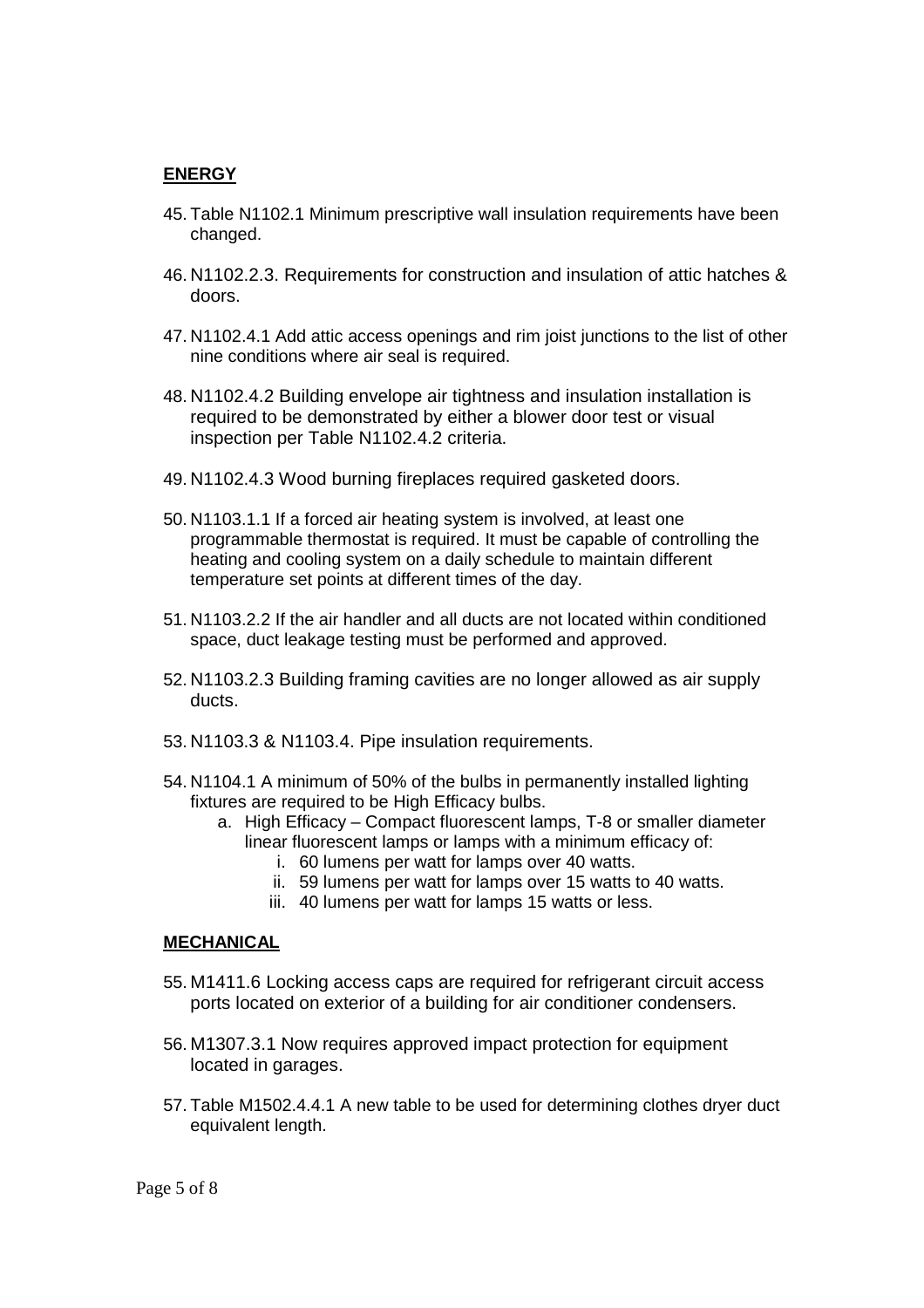- 58. M1502.4.5 When a clothes dryer duct is concealed, the equivalent length is required to be identified on a permanent tag within 6 feet of the duct connection.
- 59. M1502.5 Protective nail plates are required for clothes dryer ducts if within 1 ¼ inches of the framing surface.
- 60. M1503.4 Exhaust systems capable of exhausting 400 cfm are required to be provided with automatic make up air which must be interlocked with the operation of the exhaust hood.
- 61. M1601.3 Spray-applied polyurethane foam insulation is now approved for the insulation and sealing of ducts in attic and crawl spaces when it complies with three requirements.
- 62. N1103.2. & M1601.4.1Requirements for duct insulation.
- 63. M2103.2 Thermal barriers (insulation) are required for all radiant floor heating systems.

#### **GAS**

- 64. G2411.1 CSST gas piping systems are required to be bonded to the electrical service grounding electrode system at the point where the service enters the building, or check manufacturers' installation requirements.
- 65. G2422.1.2.1 has increased the maximum length of all gas appliance connectors from 3' to 6'.
- 66. G2447.5 Now requires a minimum clearance over a gas stove; 30" to unprotected cabinets, or 24" to a listed cooking appliance or microwave.

#### **PLUMBING**

- 67. P2503.6 now requires testing of shower pan liners.
- 68. P2705.1 Now includes clearance dimensions for water closets, lavatories and bidets equal to those in the IPC.
- 69. P2719.1 Floor drains are to be placed so that there is not an appliance placed over them, such as furnaces and washing machines.
- 70. P3005.2.6 There is now a cleanout required at the base of each waste or soil stack; you can no longer just use the exterior cleanout located within 3' of the dwelling for this purpose.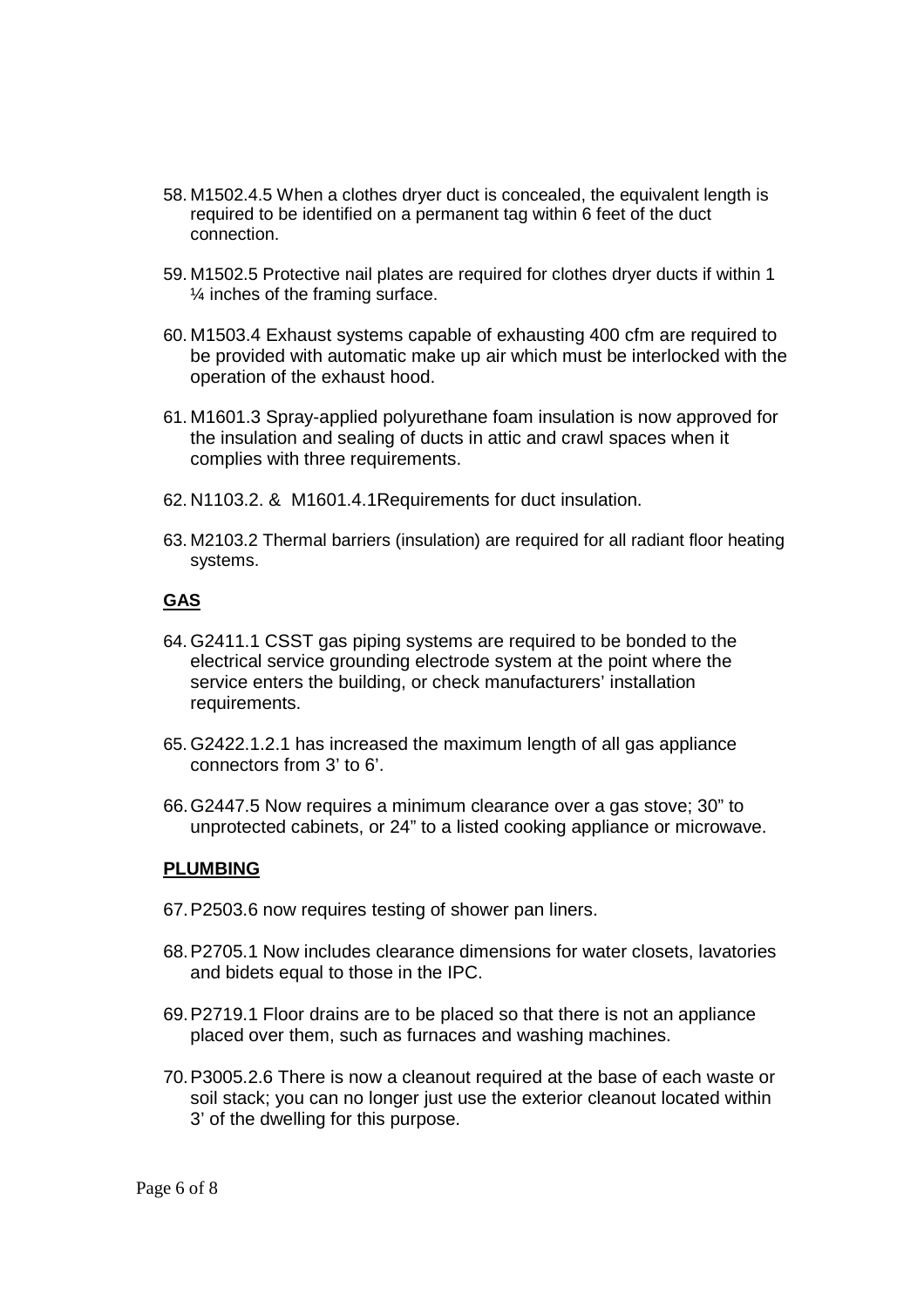- 71. P3007 The requirements for sumps and ejectors in the IPC has now been mirrored in the IRC.
- 72. P3108.1 Requires that each fixture drain must connect independently to a horizontal wet vent.
- 73. P3108 A water closet is now permitted upstream of the dry vent connection to the horizontal wet vent.

## **ELECTRICAL**

- 74. E3405.4 The working space about a panelboard shall now include the stud space in the wall; nothing foreign to the electrical system may be placed there.
- 75. E3603 Electrical supply to a building, even an outbuilding, is now required to contain an equipment grounding conductor; even if there is only one circuit.
- 76. E3605.5 Above-ground service-entrance cables subject to physical damage shall be protected. Previously only the gas meter and mechanical equipment had this requirement, and now it is extended to electrical service cables.
- 77. E3609 An intersystem bonding termination shall now be provided external to enclosures at the service equipment and at the disconnecting means for any additional building or structure, and shall be accessible for connection and inspection. Three methods are approved:
	- a. a set of terminals listed for grounding and bonding securely mounted to the meter enclosure, and electrically connected thereto,
	- b. a bonding bar near the service equipment enclosure, meter enclosure, or raceway for service conductors, connected with a minimum 6 AWG CU wire connection to a EGC in the enclosure, or
	- c. a bonding bar near the GEC with a minimum 6 AWG CU conductor. This is provided for the bonding of telephone, telecable, etc.
- 78. E3901Switched electrical outlets are no longer considered as meeting the required outlet spacing unless one-half is not switched.
- 79. E3705.4.4 Now requires NM conductors penetrating top or bottom plates which are draftstopped (which all penetrations are required to be) must maintain spacing between conductors or be derated.